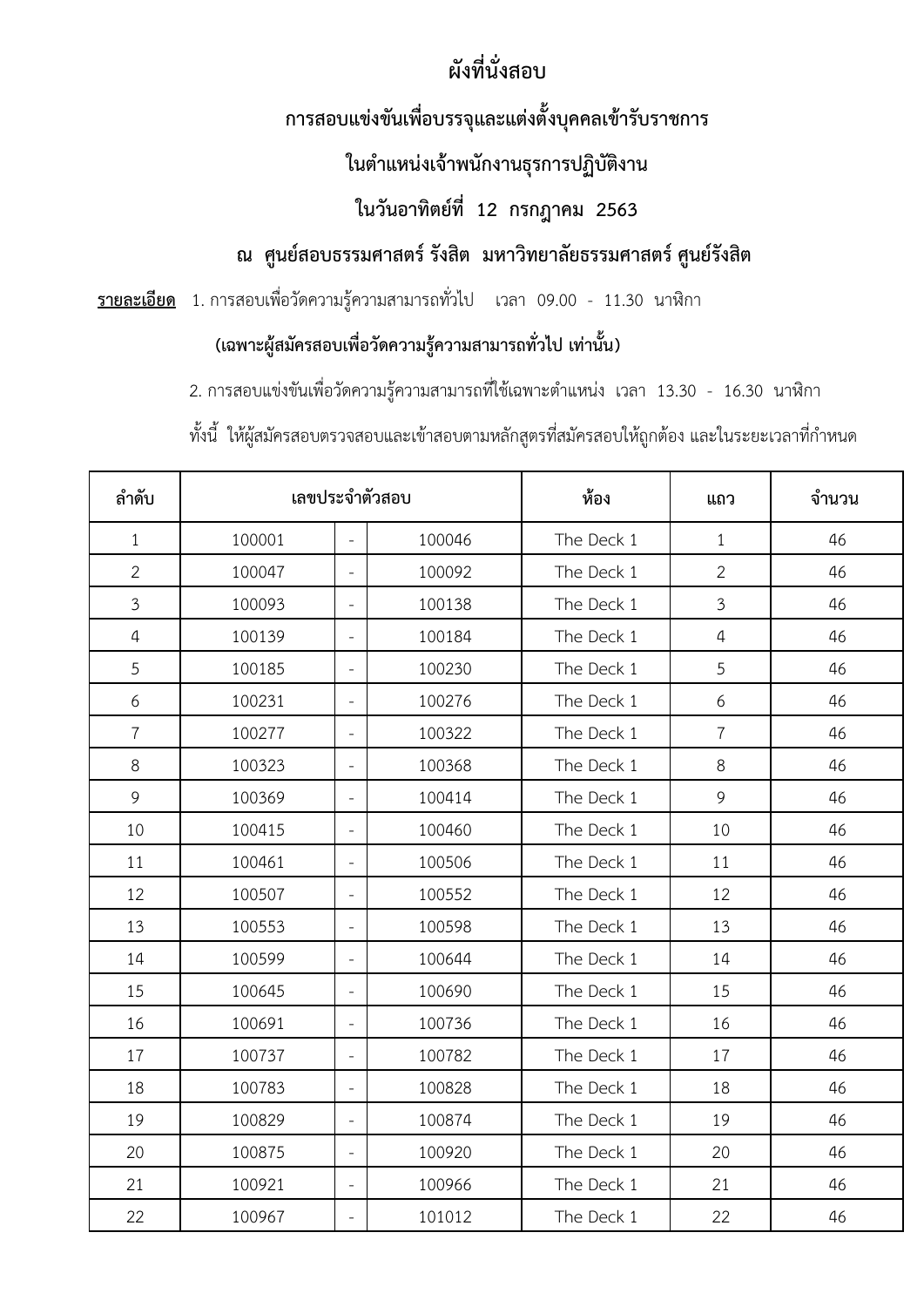| ลำดับ | เลขประจำตัวสอบ |                          |        | ห้อง       | แถว            | จำนวน |
|-------|----------------|--------------------------|--------|------------|----------------|-------|
| 23    | 101013         | $\equiv$                 | 101058 | The Deck 1 | 23             | 46    |
| 24    | 101059         | $\overline{\phantom{a}}$ | 101104 | The Deck 1 | 24             | 46    |
| 25    | 101105         | $\overline{\phantom{a}}$ | 101150 | The Deck 1 | 25             | 46    |
| 26    | 101151         | $\overline{\phantom{a}}$ | 101196 | The Deck 1 | 26             | 46    |
| 27    | 101197         | $\overline{\phantom{a}}$ | 101242 | The Deck 1 | 27             | 46    |
| 28    | 101243         | $\overline{\phantom{a}}$ | 101288 | The Deck 1 | 28             | 46    |
| 29    | 101289         | $\overline{\phantom{a}}$ | 101334 | The Deck 1 | 29             | 46    |
| 30    | 101335         | $\sim$                   | 101380 | The Deck 1 | 30             | 46    |
| 31    | 101381         | $\overline{\phantom{a}}$ | 101426 | The Deck 1 | 31             | 46    |
| 32    | 101427         | $\overline{\phantom{a}}$ | 101472 | The Deck 1 | 32             | 46    |
| 33    | 101473         | $\overline{\phantom{a}}$ | 101518 | The Deck 1 | 33             | 46    |
| 34    | 101519         | $\overline{\phantom{a}}$ | 101564 | The Deck 1 | 34             | 46    |
| 35    | 101565         | $\overline{\phantom{a}}$ | 101610 | The Deck 1 | 35             | 46    |
| 36    | 101611         | $\overline{\phantom{a}}$ | 101656 | The Deck 1 | 36             | 46    |
| 37    | 101657         | $\overline{\phantom{a}}$ | 101702 | The Deck 1 | 37             | 46    |
| 38    | 101703         | $\overline{\phantom{a}}$ | 101748 | The Deck 1 | 38             | 46    |
| 39    | 101749         | $\overline{\phantom{a}}$ | 101794 | The Deck 1 | 39             | 46    |
| 40    | 101795         | $\overline{\phantom{a}}$ | 101840 | The Deck 1 | 40             | 46    |
| 41    | 101841         | $\overline{\phantom{a}}$ | 101886 | The Deck 2 | $\mathbf{1}$   | 46    |
| 42    | 101887         | $\overline{\phantom{a}}$ | 101932 | The Deck 2 | $\mathbf{2}$   | 46    |
| 43    | 101933         | $\overline{\phantom{a}}$ | 101978 | The Deck 2 | $\mathfrak{Z}$ | 46    |
| 44    | 101979         | $\overline{\phantom{a}}$ | 102024 | The Deck 2 | $\overline{4}$ | 46    |
| 45    | 102025         | $\overline{\phantom{a}}$ | 102070 | The Deck 2 | 5              | 46    |
| 46    | 102071         | $\overline{\phantom{a}}$ | 102116 | The Deck 2 | 6              | 46    |
| 47    | 102117         | $\overline{\phantom{a}}$ | 102162 | The Deck 2 | $\overline{7}$ | 46    |
| 48    | 102163         | $\overline{\phantom{a}}$ | 102208 | The Deck 2 | 8              | 46    |
| 49    | 102209         | $\overline{\phantom{a}}$ | 102254 | The Deck 2 | 9              | 46    |
| 50    | 102255         | $\overline{\phantom{a}}$ | 102300 | The Deck 2 | 10             | 46    |
| 51    | 102301         | $\overline{\phantom{a}}$ | 102346 | The Deck 2 | 11             | 46    |
| 52    | 102347         | $\overline{\phantom{a}}$ | 102392 | The Deck 2 | 12             | 46    |
| 53    | 102393         | $\overline{\phantom{a}}$ | 102438 | The Deck 2 | 13             | 46    |
| 54    | 102439         | $\overline{\phantom{a}}$ | 102484 | The Deck 2 | 14             | 46    |
| 55    | 102485         | $\overline{\phantom{a}}$ | 102530 | The Deck 2 | 15             | 46    |
| 56    | 102531         | $\overline{\phantom{a}}$ | 102576 | The Deck 2 | 16             | 46    |
| 57    | 102577         | $\overline{\phantom{a}}$ | 102622 | The Deck 2 | 17             | 46    |
| 58    | 102623         | $\overline{\phantom{a}}$ | 102668 | The Deck 2 | 18             | 46    |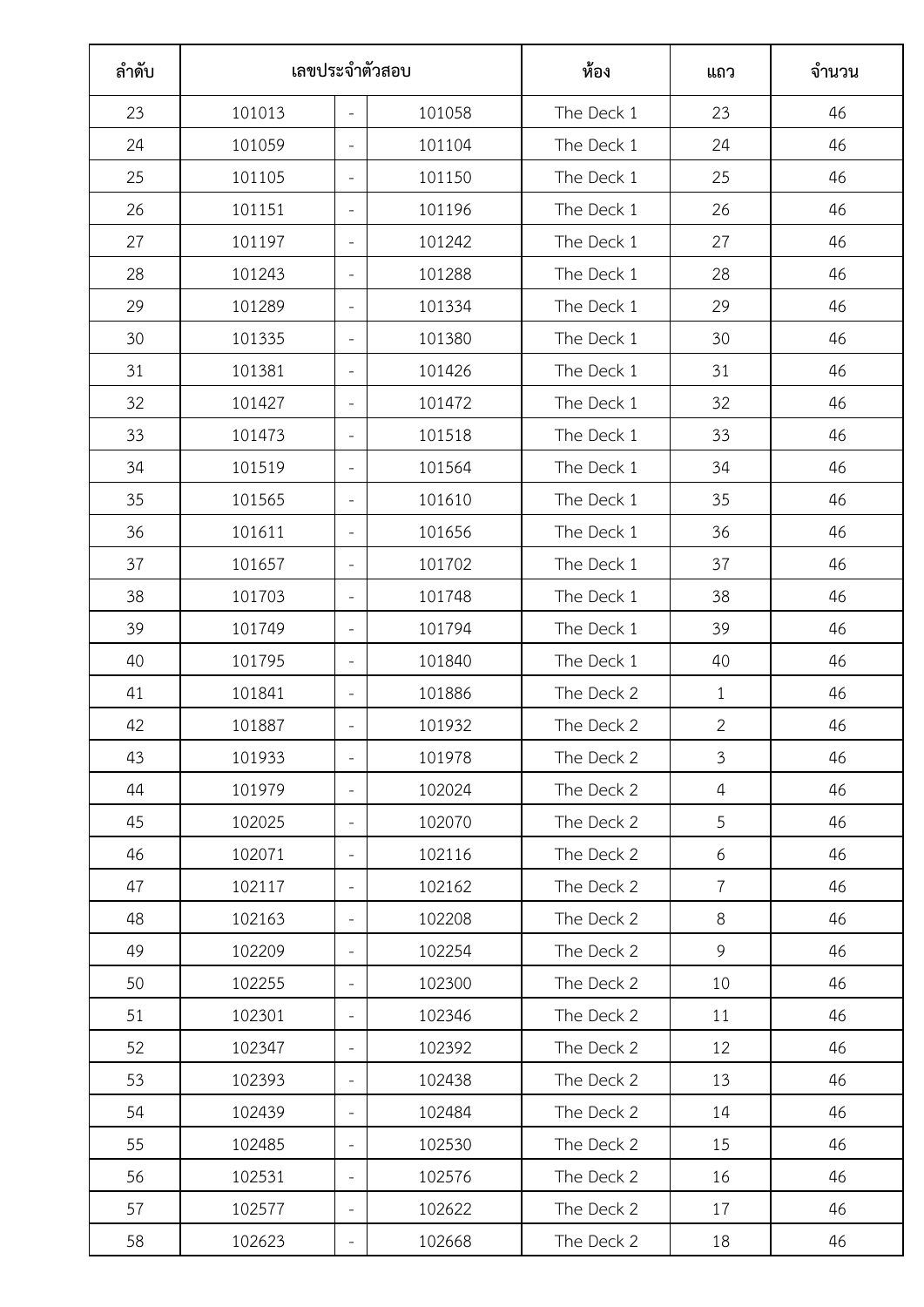| ลำดับ | เลขประจำตัวสอบ |                          |        | ห้อง       | แถว            | จำนวน |
|-------|----------------|--------------------------|--------|------------|----------------|-------|
| 59    | 102669         | $\equiv$                 | 102714 | The Deck 2 | 19             | 46    |
| 60    | 102715         | $\overline{\phantom{a}}$ | 102760 | The Deck 2 | 20             | 46    |
| 61    | 102761         | $\overline{\phantom{a}}$ | 102806 | The Deck 2 | 21             | 46    |
| 62    | 102807         | $\overline{\phantom{a}}$ | 102852 | The Deck 2 | 22             | 46    |
| 63    | 102853         | $\overline{\phantom{a}}$ | 102898 | The Deck 2 | 23             | 46    |
| 64    | 102899         | $\overline{\phantom{a}}$ | 102944 | The Deck 2 | 24             | 46    |
| 65    | 102945         | $\overline{\phantom{a}}$ | 102990 | The Deck 2 | 25             | 46    |
| 66    | 102991         | $\sim$                   | 103036 | The Deck 2 | 26             | 46    |
| 67    | 103037         | $\overline{\phantom{a}}$ | 103082 | The Deck 2 | 27             | 46    |
| 68    | 103083         | $\overline{\phantom{a}}$ | 103128 | The Deck 2 | 28             | 46    |
| 69    | 103129         | $\overline{\phantom{a}}$ | 103174 | The Deck 2 | 29             | 46    |
| 70    | 103175         | $\overline{\phantom{a}}$ | 103220 | The Deck 2 | 30             | 46    |
| 71    | 103221         | $\overline{\phantom{a}}$ | 103266 | The Deck 2 | 31             | 46    |
| 72    | 103267         | $\overline{\phantom{a}}$ | 103312 | The Deck 2 | 32             | 46    |
| 73    | 103313         | $\overline{\phantom{a}}$ | 103358 | The Deck 2 | 33             | 46    |
| 74    | 103359         | $\overline{\phantom{a}}$ | 103404 | The Deck 2 | 34             | 46    |
| 75    | 103405         | $\overline{\phantom{a}}$ | 103450 | The Deck 2 | 35             | 46    |
| 76    | 103451         | $\overline{\phantom{a}}$ | 103496 | The Deck 2 | 36             | 46    |
| 77    | 103497         | $\overline{\phantom{a}}$ | 103542 | The Deck 2 | 37             | 46    |
| 78    | 103543         | $\overline{\phantom{a}}$ | 103588 | The Deck 2 | 38             | 46    |
| 79    | 103589         | $\overline{\phantom{a}}$ | 103634 | The Deck 2 | 39             | 46    |
| 80    | 103635         | $\overline{\phantom{a}}$ | 103680 | The Deck 2 | 40             | 46    |
| 81    | 103681         | $\overline{\phantom{a}}$ | 103705 | The Circle | $\mathbf{1}$   | 25    |
| 82    | 103706         | $\overline{\phantom{a}}$ | 103730 | The Circle | $\overline{2}$ | 25    |
| 83    | 103731         | $\overline{\phantom{a}}$ | 103755 | The Circle | $\mathfrak{Z}$ | 25    |
| 84    | 103756         | $\overline{\phantom{a}}$ | 103780 | The Circle | $\overline{4}$ | 25    |
| 85    | 103781         | $\overline{\phantom{a}}$ | 103805 | The Circle | 5              | 25    |
| 86    | 103806         | $\overline{\phantom{a}}$ | 103830 | The Circle | 6              | 25    |
| 87    | 103831         | $\overline{\phantom{a}}$ | 103855 | The Circle | $\overline{7}$ | 25    |
| 88    | 103856         | $\overline{\phantom{a}}$ | 103880 | The Circle | 8              | 25    |
| 89    | 103881         | $\overline{\phantom{a}}$ | 103905 | The Circle | 9              | 25    |
| 90    | 103906         | $\overline{\phantom{a}}$ | 103930 | The Circle | 10             | 25    |
| 91    | 103931         | $\overline{\phantom{a}}$ | 103955 | The Circle | 11             | 25    |
| 92    | 103956         | $\overline{\phantom{a}}$ | 103980 | The Circle | 12             | 25    |
| 93    | 103981         | $\overline{\phantom{a}}$ | 104005 | The Circle | 13             | 25    |
| 94    | 104006         | $\overline{\phantom{a}}$ | 104030 | The Circle | 14             | 25    |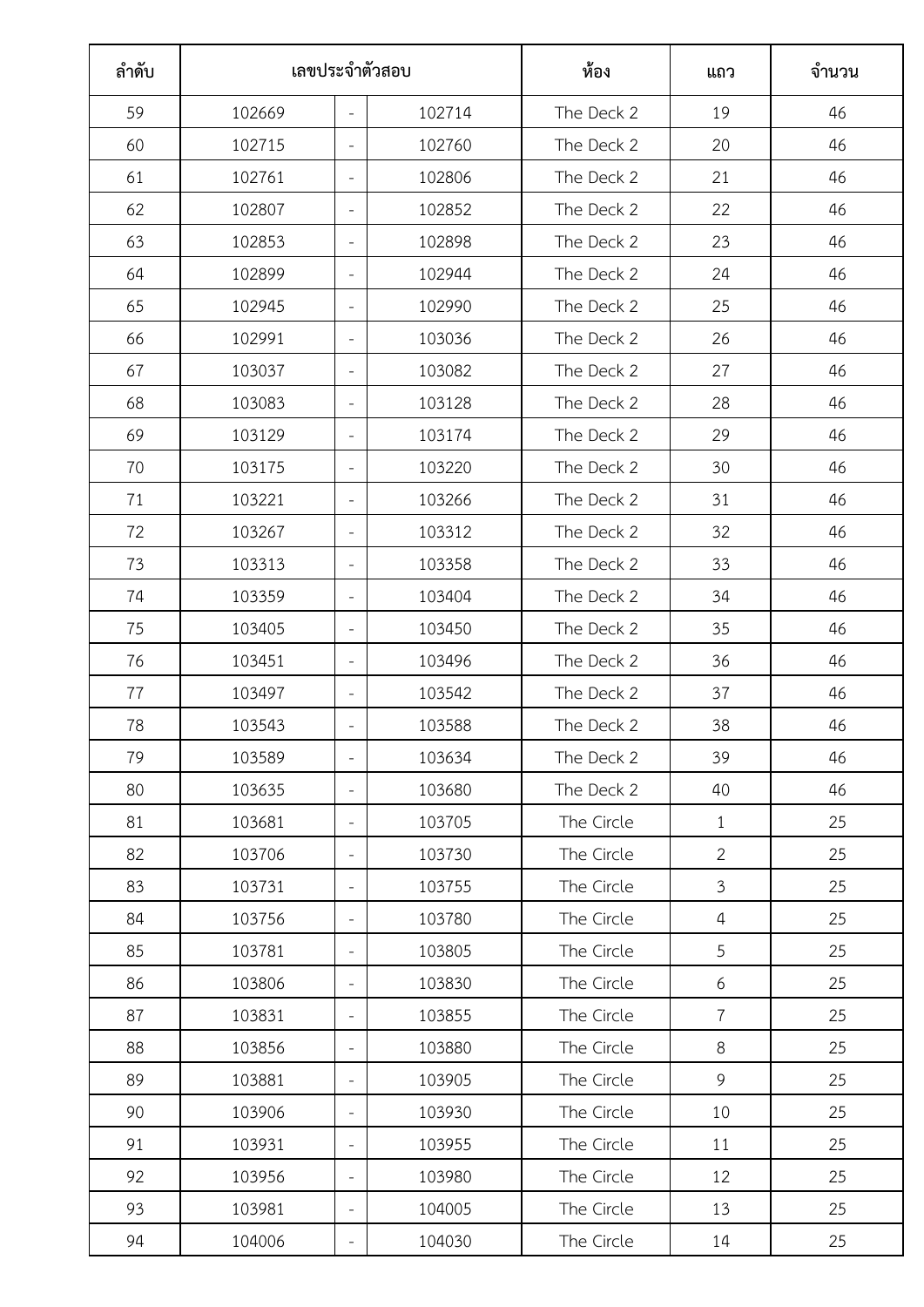| ลำดับ | เลขประจำตัวสอบ |                          |        | ท้อง            | แถว            | จำนวน          |
|-------|----------------|--------------------------|--------|-----------------|----------------|----------------|
| 95    | 104031         | $\equiv$                 | 104055 | The Circle      | 15             | 25             |
| 96    | 104056         | $\overline{\phantom{a}}$ | 104080 | The Circle      | 16             | 25             |
| 97    | 104081         | $\overline{\phantom{a}}$ | 104105 | The Circle      | 17             | 25             |
| 98    | 104106         | $\overline{\phantom{a}}$ | 104130 | The Circle      | 18             | 25             |
| 99    | 104131         | $\overline{\phantom{a}}$ | 104137 | The Grand (101) | $\mathbf{1}$   | $\overline{7}$ |
| 100   | 104138         | $\sim$                   | 104144 | The Grand (101) | $\overline{2}$ | $\overline{7}$ |
| 101   | 104145         | $\overline{\phantom{a}}$ | 104151 | The Grand (101) | $\mathfrak{Z}$ | $\overline{7}$ |
| 102   | 104152         | $\overline{\phantom{a}}$ | 104158 | The Grand (101) | $\overline{4}$ | $\overline{7}$ |
| 103   | 104159         | $\equiv$                 | 104165 | The Grand (101) | 5              | $\overline{7}$ |
| 104   | 104166         | $\overline{\phantom{a}}$ | 104172 | The Grand (101) | 6              | $\overline{7}$ |
| 105   | 104173         | $\equiv$                 | 104179 | The Grand (101) | $\overline{7}$ | $\overline{7}$ |
| 106   | 104180         | $\overline{\phantom{a}}$ | 104186 | The Grand (102) | $\mathbf{1}$   | $\overline{7}$ |
| 107   | 104187         | $\overline{\phantom{a}}$ | 104193 | The Grand (102) | $\overline{2}$ | $\overline{7}$ |
| 108   | 104194         | $\overline{\phantom{a}}$ | 104200 | The Grand (102) | $\mathfrak{Z}$ | $\overline{7}$ |
| 109   | 104201         | $\overline{\phantom{a}}$ | 104207 | The Grand (102) | $\overline{4}$ | $\overline{7}$ |
| 110   | 104208         | $\overline{\phantom{a}}$ | 104214 | The Grand (102) | 5              | $\overline{7}$ |
| 111   | 104215         | $\overline{\phantom{a}}$ | 104221 | The Grand (102) | 6              | 7              |
| 112   | 104222         | $\overline{\phantom{a}}$ | 104228 | The Grand (102) | $\overline{7}$ | $\overline{7}$ |
| 113   | 104229         | $\overline{\phantom{a}}$ | 104240 | The Grand (105) | $\mathbf{1}$   | 12             |
| 114   | 104241         | $\overline{\phantom{a}}$ | 104252 | The Grand (105) | $\mathbf{2}$   | 12             |
| 115   | 104253         | $\overline{\phantom{a}}$ | 104264 | The Grand (105) | $\mathfrak{Z}$ | 12             |
| 116   | 104265         | $\overline{\phantom{a}}$ | 104276 | The Grand (105) | $\overline{4}$ | 12             |
| 117   | 104277         | $\overline{\phantom{a}}$ | 104288 | The Grand (105) | 5              | 12             |
| 118   | 104289         | $\overline{\phantom{a}}$ | 104300 | The Grand (105) | 6              | 12             |
| 119   | 104301         | $\overline{\phantom{a}}$ | 104312 | The Grand (201) | $\mathbf{1}$   | 12             |
| 120   | 104313         | $\overline{\phantom{a}}$ | 104324 | The Grand (201) | $\overline{2}$ | 12             |
| 121   | 104325         | $\overline{\phantom{a}}$ | 104336 | The Grand (201) | $\mathfrak{Z}$ | 12             |
| 122   | 104337         | $\overline{\phantom{a}}$ | 104348 | The Grand (201) | $\overline{4}$ | 12             |
| 123   | 104349         | $\overline{\phantom{a}}$ | 104360 | The Grand (201) | 5              | 12             |
| 124   | 104361         | $\overline{\phantom{a}}$ | 104372 | The Grand (201) | 6              | 12             |
| 125   | 104373         | $\overline{\phantom{a}}$ | 104384 | The Grand (201) | $\overline{7}$ | 12             |
| 126   | 104385         | $\overline{\phantom{a}}$ | 104396 | The Grand (201) | 8              | 12             |
| 127   | 104397         | $\overline{\phantom{a}}$ | 104406 | The Grand (201) | 9              | 10             |
| 128   | 104407         | $\overline{\phantom{a}}$ | 104416 | The Grand (201) | 10             | 10             |
| 129   | 104417         | $\overline{\phantom{a}}$ | 104425 | The Grand (202) | $\mathbf{1}$   | 9              |
| 130   | 104426         | $\overline{\phantom{a}}$ | 104434 | The Grand (202) | $\overline{2}$ | 9              |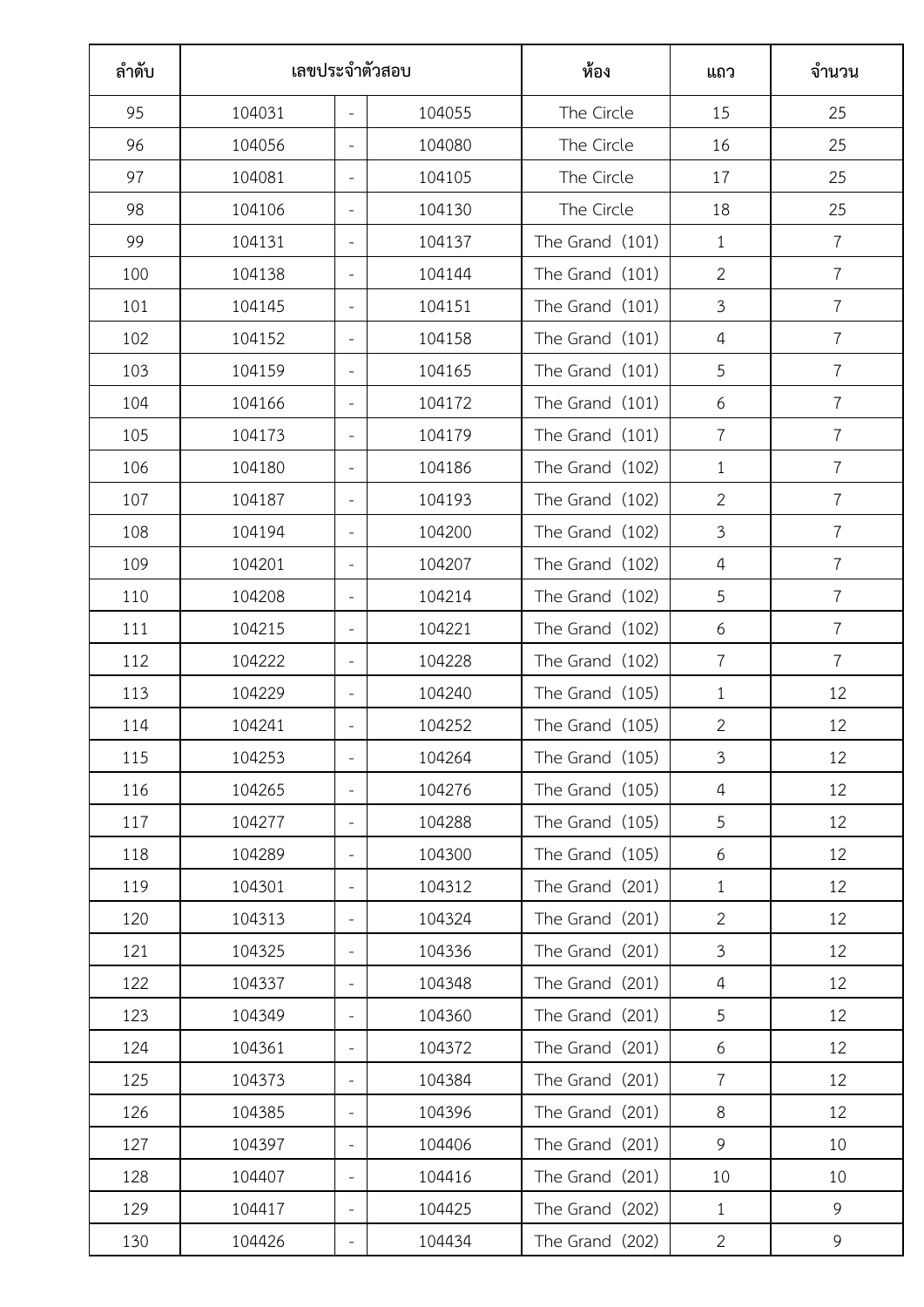| ลำดับ | เลขประจำตัวสอบ |                          |        | ท้อง            | แถว            | จำนวน |
|-------|----------------|--------------------------|--------|-----------------|----------------|-------|
| 131   | 104435         | $\equiv$                 | 104443 | The Grand (202) | $\mathfrak{Z}$ | 9     |
| 132   | 104444         | $\overline{\phantom{a}}$ | 104452 | The Grand (202) | $\overline{4}$ | 9     |
| 133   | 104453         | $\overline{\phantom{a}}$ | 104461 | The Grand (202) | 5              | 9     |
| 134   | 104462         | $\overline{\phantom{a}}$ | 104470 | The Grand (202) | 6              | 9     |
| 135   | 104471         | $\overline{\phantom{a}}$ | 104490 | The Grand (203) | $\mathbf{1}$   | 20    |
| 136   | 104491         | $\overline{\phantom{a}}$ | 104510 | The Grand (203) | $\overline{2}$ | 20    |
| 137   | 104511         | $\overline{\phantom{a}}$ | 104530 | The Grand (203) | $\mathfrak{Z}$ | 20    |
| 138   | 104531         | $\overline{\phantom{a}}$ | 104550 | The Grand (203) | $\overline{4}$ | 20    |
| 139   | 104551         | $\overline{\phantom{a}}$ | 104570 | The Grand (203) | 5              | 20    |
| 140   | 104571         | $\overline{\phantom{a}}$ | 104590 | The Grand (203) | 6              | 20    |
| 141   | 104591         | $\overline{\phantom{a}}$ | 104602 | The Grand (203) | $\overline{7}$ | 12    |
| 142   | 104603         | $\equiv$                 | 104614 | The Grand (203) | 8              | 12    |
| 143   | 104615         | $\overline{\phantom{a}}$ | 104620 | The Grand (203) | 9              | 6     |
| 144   | 104621         | $\overline{\phantom{a}}$ | 104626 | The Grand (203) | 10             | 6     |
| 145   | 104627         | $\overline{\phantom{a}}$ | 104632 | The Grand (203) | 11             | 6     |
| 146   | 104633         | $\overline{\phantom{a}}$ | 104638 | The Grand (203) | 12             | 6     |
| 147   | 104639         | $\overline{\phantom{a}}$ | 104644 | The Grand (203) | 13             | 6     |
| 148   | 104645         | $\bar{ }$                | 104650 | The Grand (203) | 14             | 6     |
| 149   | 104651         | $\overline{\phantom{a}}$ | 104656 | The Grand (203) | 15             | 6     |
| 150   | 104657         | $\overline{\phantom{a}}$ | 104664 | The Grand (206) | $\mathbf{1}$   | 8     |
| 151   | 104665         | $\overline{\phantom{a}}$ | 104672 | The Grand (206) | $\overline{2}$ | 8     |
| 152   | 104673         | $\overline{\phantom{a}}$ | 104680 | The Grand (206) | $\mathfrak{Z}$ | 8     |
| 153   | 104681         | $\overline{\phantom{a}}$ | 104688 | The Grand (206) | $\overline{4}$ | 8     |
| 154   | 104689         | $\overline{\phantom{a}}$ | 104696 | The Grand (206) | 5              | 8     |
| 155   | 104697         | $\overline{\phantom{a}}$ | 104704 | The Grand (206) | 6              | 8     |
| 156   | 104705         | $\overline{\phantom{a}}$ | 104712 | The Grand (207) | $\mathbf{1}$   | 8     |
| 157   | 104713         | $\overline{\phantom{a}}$ | 104720 | The Grand (207) | $\overline{2}$ | 8     |
| 158   | 104721         | $\overline{\phantom{a}}$ | 104728 | The Grand (207) | $\mathfrak{Z}$ | 8     |
| 159   | 104729         | $\overline{\phantom{a}}$ | 104736 | The Grand (207) | $\overline{4}$ | 8     |
| 160   | 104737         | $\overline{\phantom{a}}$ | 104744 | The Grand (207) | 5              | 8     |
| 161   | 104745         | $\overline{\phantom{a}}$ | 104752 | The Grand (207) | 6              | 8     |
| 162   | 104753         | $\overline{\phantom{a}}$ | 104768 | The Grand (209) | $\mathbf{1}$   | 16    |
| 163   | 104769         | $\qquad \qquad -$        | 104784 | The Grand (209) | $\overline{2}$ | 16    |
| 164   | 104785         | $\overline{\phantom{a}}$ | 104800 | The Grand (209) | $\mathfrak{Z}$ | 16    |
| 165   | 104801         | $\overline{\phantom{a}}$ | 104816 | The Grand (209) | $\overline{4}$ | 16    |
| 166   | 104817         | $\overline{\phantom{a}}$ | 104832 | The Grand (209) | 5              | 16    |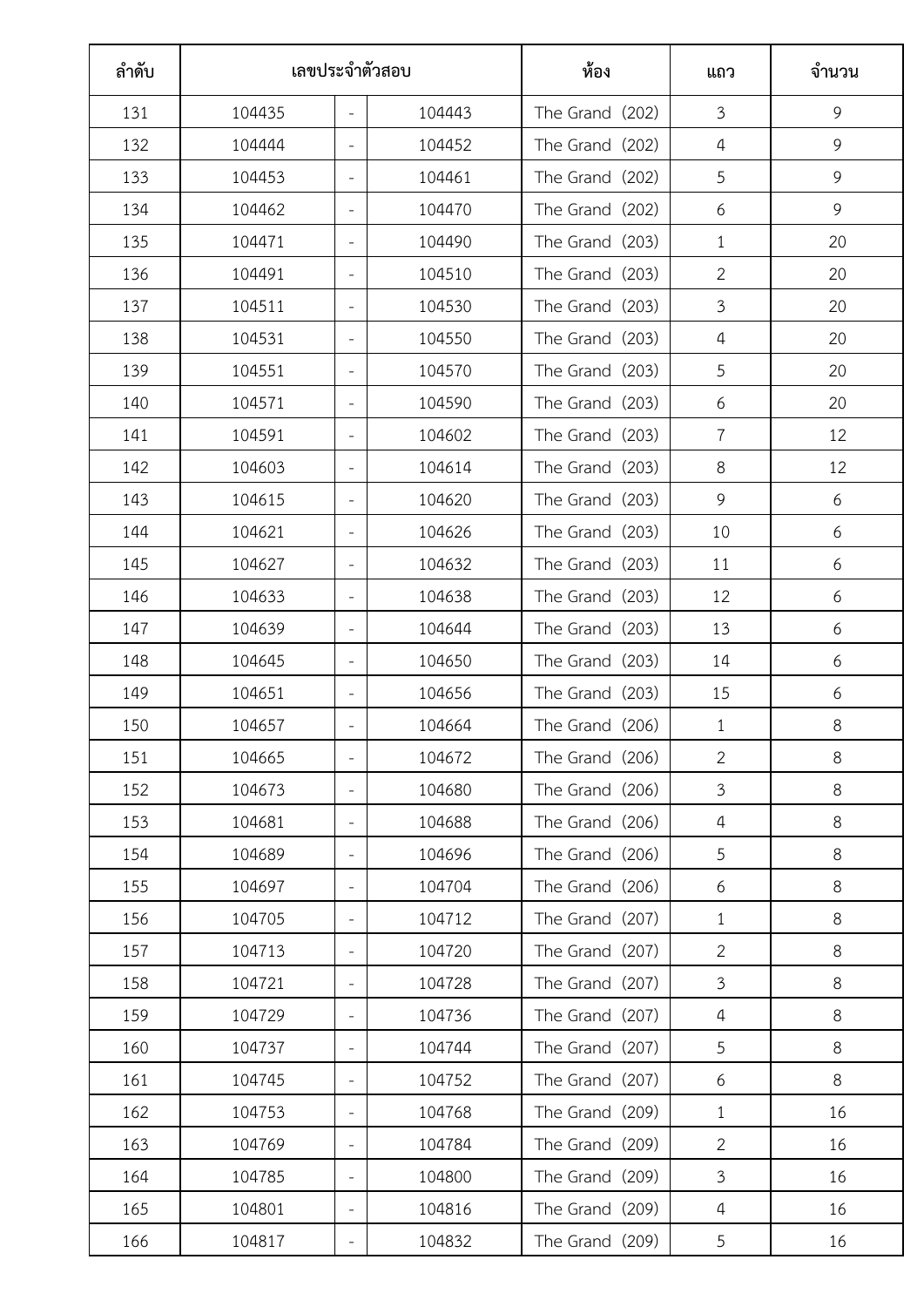| ลำดับ | เลขประจำตัวสอบ |                          |        | ท้อง            | แถว            | จำนวน |
|-------|----------------|--------------------------|--------|-----------------|----------------|-------|
| 167   | 104833         | $\equiv$                 | 104848 | The Grand (209) | 6              | 16    |
| 168   | 104849         | $\overline{\phantom{a}}$ | 104864 | The Grand (209) | $\overline{7}$ | 16    |
| 169   | 104865         | $\overline{\phantom{a}}$ | 104880 | The Grand (209) | 8              | 16    |
| 170   | 104881         | $\overline{\phantom{a}}$ | 104896 | The Grand (209) | 9              | 16    |
| 171   | 104897         | $\overline{\phantom{a}}$ | 104912 | The Grand (209) | 10             | 16    |
| 172   | 104913         | $\overline{\phantom{a}}$ | 104928 | The Grand (209) | 11             | 16    |
| 173   | 104929         | $\overline{\phantom{a}}$ | 104944 | The Grand (209) | 12             | 16    |
| 174   | 104945         | $\sim$                   | 104957 | The Grand (301) | $\mathbf{1}$   | 13    |
| 175   | 104958         | $\overline{\phantom{a}}$ | 104970 | The Grand (301) | $\overline{2}$ | 13    |
| 176   | 104971         | $\overline{\phantom{a}}$ | 104983 | The Grand (301) | $\mathfrak{Z}$ | 13    |
| 177   | 104984         | $\overline{\phantom{a}}$ | 104992 | The Grand (301) | 4              | 9     |
| 178   | 104993         | $\overline{\phantom{a}}$ | 105001 | The Grand (301) | 5              | 9     |
| 179   | 105002         | $\overline{\phantom{a}}$ | 105010 | The Grand (301) | 6              | 9     |
| 180   | 105011         | $\overline{\phantom{a}}$ | 105016 | The Grand (301) | $\overline{7}$ | 6     |
| 181   | 105017         | $\overline{\phantom{a}}$ | 105022 | The Grand (301) | 8              | 6     |
| 182   | 105023         | $\overline{\phantom{a}}$ | 105028 | The Grand (301) | 9              | 6     |
| 183   | 105029         | $\overline{\phantom{a}}$ | 105034 | The Grand (301) | 10             | 6     |
| 184   | 105035         | $\overline{\phantom{a}}$ | 105040 | The Grand (301) | 11             | 6     |
| 185   | 105041         | $\overline{\phantom{a}}$ | 105049 | The Grand (302) | $\mathbf{1}$   | 9     |
| 186   | 105050         | $\overline{\phantom{a}}$ | 105058 | The Grand (302) | $\overline{2}$ | 9     |
| 187   | 105059         | $\overline{\phantom{a}}$ | 105067 | The Grand (302) | $\mathfrak{Z}$ | 9     |
| 188   | 105068         | $\overline{\phantom{a}}$ | 105076 | The Grand (302) | $\overline{4}$ | 9     |
| 189   | 105077         | $\overline{\phantom{a}}$ | 105085 | The Grand (302) | 5              | 9     |
| 190   | 105086         | $\overline{\phantom{a}}$ | 105094 | The Grand (302) | 6              | 9     |
| 191   | 105095         | $\overline{\phantom{a}}$ | 105103 | The Grand (303) | $\mathbf{1}$   | 9     |
| 192   | 105104         | $\overline{\phantom{a}}$ | 105112 | The Grand (303) | $\overline{2}$ | 9     |
| 193   | 105113         | $\overline{\phantom{a}}$ | 105121 | The Grand (303) | $\mathfrak{Z}$ | 9     |
| 194   | 105122         | $\overline{\phantom{a}}$ | 105130 | The Grand (303) | $\overline{4}$ | 9     |
| 195   | 105131         | $\overline{\phantom{a}}$ | 105139 | The Grand (303) | 5              | 9     |
| 196   | 105140         | $\overline{\phantom{a}}$ | 105148 | The Grand (303) | 6              | 9     |
| 197   | 105149         | $\overline{\phantom{a}}$ | 105153 | The Grand (303) | $\overline{7}$ | 5     |
| 198   | 105154         | $\overline{\phantom{a}}$ | 105158 | The Grand (303) | 8              | 5     |
| 199   | 105159         | $\overline{\phantom{a}}$ | 105163 | The Grand (303) | 9              | 5     |
| 200   | 105164         | $\overline{\phantom{a}}$ | 105175 | The Grand (304) | $\mathbf{1}$   | 12    |
| 201   | 105176         | $\overline{\phantom{a}}$ | 105187 | The Grand (304) | $\overline{2}$ | 12    |
| 202   | 105188         | $\overline{\phantom{a}}$ | 105199 | The Grand (304) | $\mathfrak{Z}$ | 12    |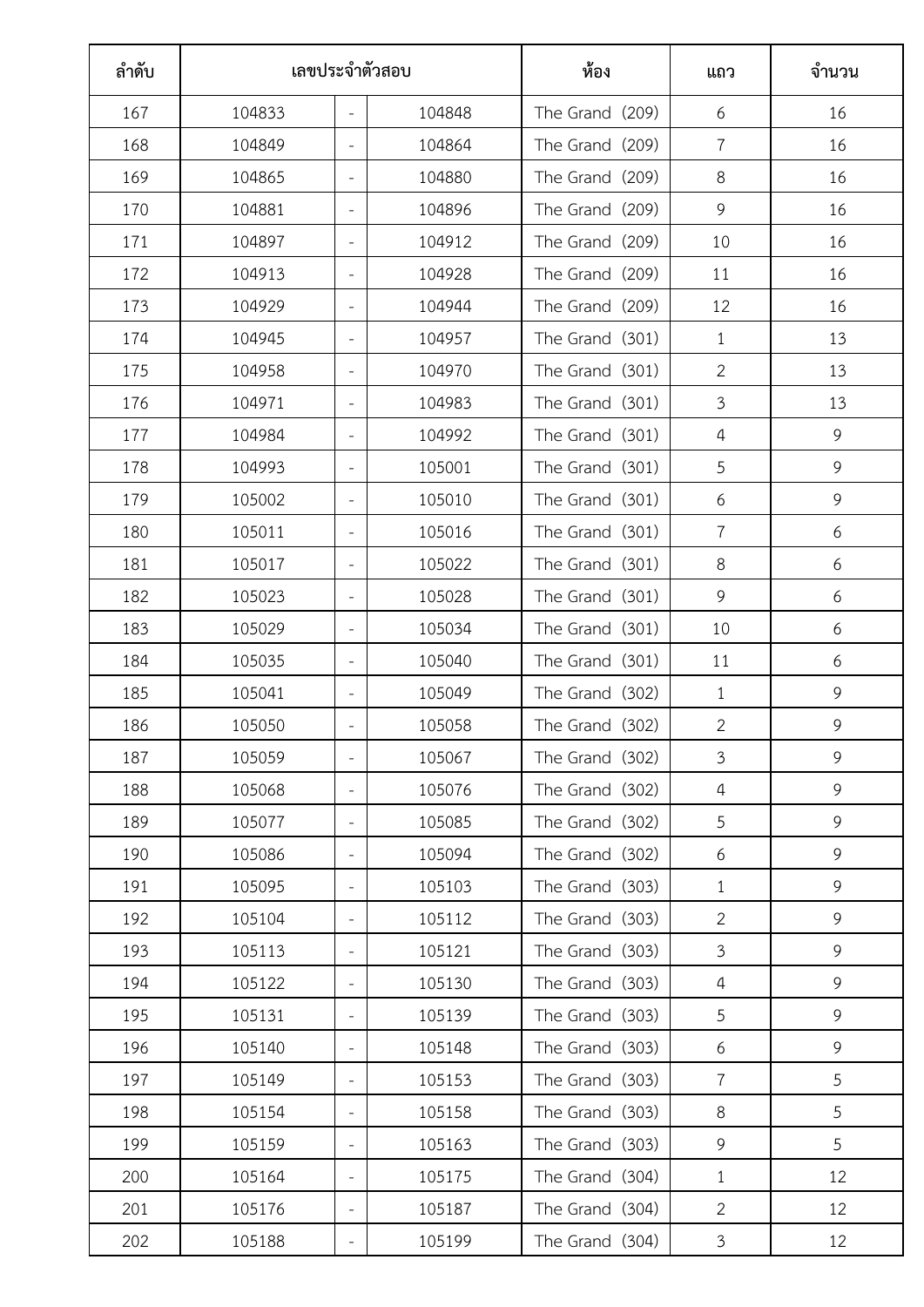| ลำดับ | เลขประจำตัวสอบ |                          |        | ท้อง            | แถว            | จำนวน          |
|-------|----------------|--------------------------|--------|-----------------|----------------|----------------|
| 203   | 105200         | $\overline{\phantom{a}}$ | 105211 | The Grand (304) | $\overline{4}$ | 12             |
| 204   | 105212         | $\overline{\phantom{a}}$ | 105220 | The Grand (304) | 5              | 9              |
| 205   | 105221         | $\overline{\phantom{a}}$ | 105229 | The Grand (304) | 6              | 9              |
| 206   | 105230         | $\overline{\phantom{a}}$ | 105238 | The Grand (304) | $\overline{7}$ | 9              |
| 207   | 105239         | $\overline{\phantom{a}}$ | 105245 | The Grand (304) | 8              | $\overline{7}$ |
| 208   | 105246         | $\overline{\phantom{a}}$ | 105252 | The Grand (304) | 9              | $\overline{7}$ |
| 209   | 105253         | $\overline{\phantom{a}}$ | 105259 | The Grand (304) | 10             | $\overline{7}$ |
| 210   | 105260         | $\overline{\phantom{a}}$ | 105266 | The Grand (304) | 11             | $\overline{7}$ |
| 211   | 105267         | $\sim$                   | 105274 | The Grand (306) | $\mathbf{1}$   | 8              |
| 212   | 105275         | $\overline{\phantom{a}}$ | 105282 | The Grand (306) | $\overline{2}$ | 8              |
| 213   | 105283         | $\overline{\phantom{a}}$ | 105290 | The Grand (306) | $\mathfrak{Z}$ | $8\,$          |
| 214   | 105291         | $\overline{\phantom{a}}$ | 105298 | The Grand (306) | $\overline{4}$ | 8              |
| 215   | 105299         | $\overline{\phantom{a}}$ | 105306 | The Grand (306) | 5              | 8              |
| 216   | 105307         | $\overline{\phantom{a}}$ | 105314 | The Grand (306) | 6              | 8              |
| 217   | 105315         | $\overline{\phantom{a}}$ | 105322 | The Grand (306) | $\overline{7}$ | 8              |
| 218   | 105323         | $\overline{\phantom{a}}$ | 105330 | The Grand (306) | 8              | 8              |
| 219   | 105331         | $\overline{\phantom{a}}$ | 105348 | East Wing       | $\mathbf{1}$   | 18             |
| 220   | 105349         | $\overline{\phantom{a}}$ | 105366 | East Wing       | $\overline{2}$ | 18             |
| 221   | 105367         | $\overline{\phantom{a}}$ | 105384 | East Wing       | $\mathfrak{Z}$ | 18             |
| 222   | 105385         | $\qquad \qquad -$        | 105402 | East Wing       | $\sqrt{4}$     | 18             |
| 223   | 105403         | $\bar{ }$                | 105420 | East Wing       | 5              | 18             |
| 224   | 105421         | $\bar{ }$                | 105438 | East Wing       | 6              | 18             |
| 225   | 105439         | $\sim$                   | 105456 | East Wing       | $\overline{7}$ | 18             |
| 226   | 105457         | $\overline{\phantom{a}}$ | 105474 | East Wing       | 8              | 18             |
| 227   | 105475         | $\equiv$                 | 105492 | East Wing       | 9              | 18             |
| 228   | 105493         | $\bar{ }$                | 105510 | East Wing       | 10             | 18             |
| 229   | 105511         | $\overline{\phantom{a}}$ | 105528 | East Wing       | 11             | 18             |
| 230   | 105529         | $\overline{\phantom{a}}$ | 105546 | East Wing       | 12             | 18             |
| 231   | 105547         | $\overline{\phantom{a}}$ | 105564 | West Wing       | $\mathbf{1}$   | 18             |
| 232   | 105565         | $\overline{\phantom{a}}$ | 105582 | West Wing       | $\overline{2}$ | 18             |
| 233   | 105583         | $\overline{\phantom{a}}$ | 105600 | West Wing       | $\mathfrak{Z}$ | 18             |
| 234   | 105601         | $\overline{\phantom{a}}$ | 105618 | West Wing       | $\overline{4}$ | 18             |
| 235   | 105619         | $\overline{\phantom{a}}$ | 105636 | West Wing       | 5              | 18             |
| 236   | 105637         | $\overline{\phantom{a}}$ | 105654 | West Wing       | 6              | 18             |
| 237   | 105655         | $\overline{\phantom{a}}$ | 105672 | West Wing       | $\overline{7}$ | 18             |
| 238   | 105673         | $\overline{\phantom{a}}$ | 105690 | West Wing       | 8              | 18             |